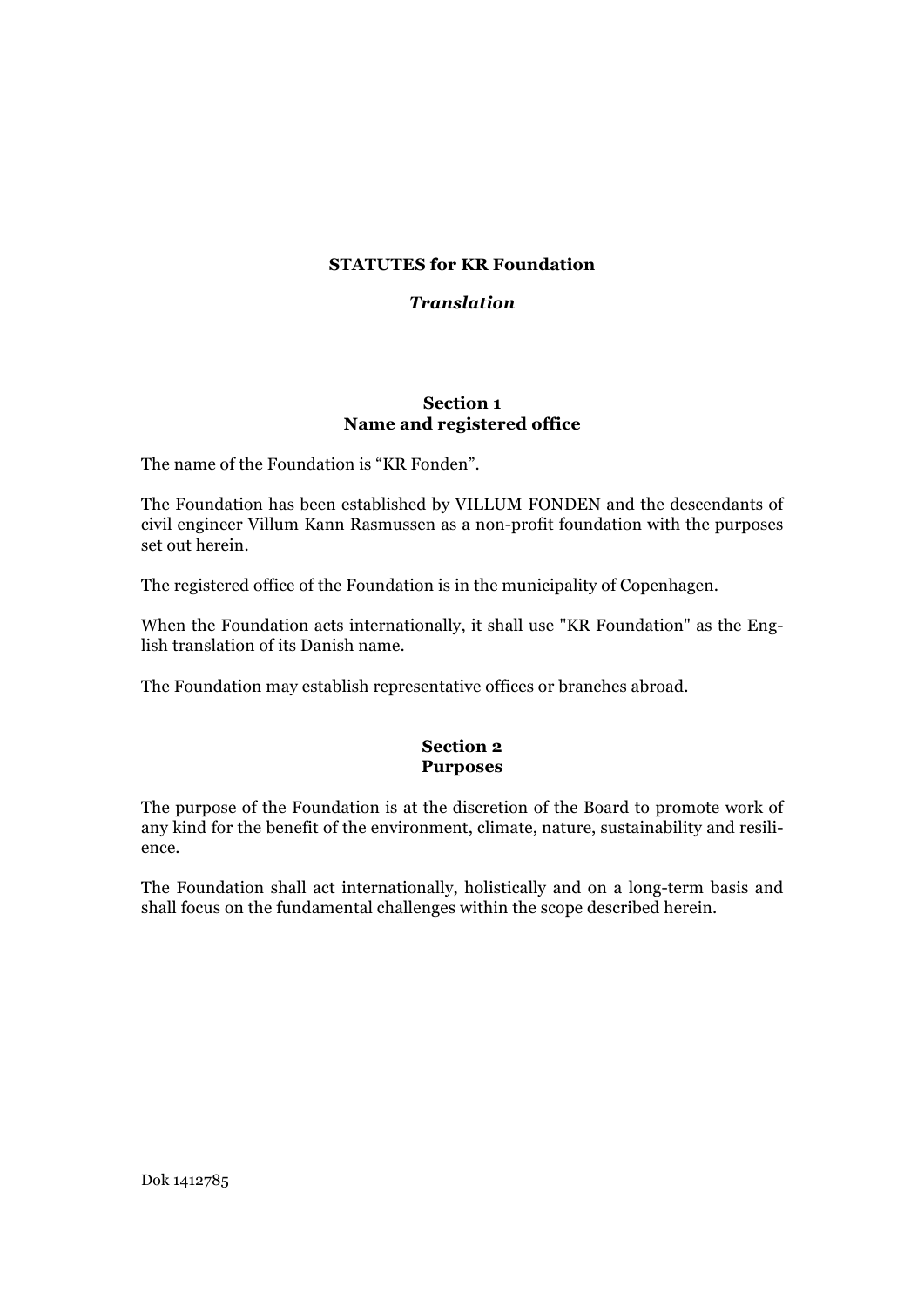# **Section 3 Activities**

The Foundation may carry out projects on its own and may provide financial support to projects carried out by third parties. Financial support can be given in the form of donations or loans.

The Foundation may acquire assets or engage in activities within the purposes of the Foundation, regardless of whether this will imply that the Foundation will become a commercial foundation in accordance with the Danish Act on Commercial Foundations and thus subject to this legislation.

The Foundation may receive funds from others and engage in activities for the purpose of applying for such funds.

# **Section 4 Capital**

At the establishment, the assets and equity of the Foundation amounted to DKK 10,000,000. The capital has been paid in cash by the founders.

Neither the founders nor any other party have been granted any special rights apart from those explicitly set out herein. The capital contributed at the establishment cannot be returned to the founders.

## **Section 5 Profits and distribution of grants**

The Foundation's annual profits and the Foundation's funds exceeding the stated capital may be applied for projects within the purposes of the Foundation upon decision by the Board.

The Board may make suitable appropriations for consolidation purposes or reservations for projects in coming years.

Decision to distribute grants is made by the Board. The Board may in certain defined circumstances delegate this decision to the Chairmanship and the Executive Director, in particular if concerning small amounts or implementation of a decision already adopted by the Board.

The Board exclusively decides who will be considered eligible to receive grants and to which extent funds may be provided for the various purposes, and no one can claim support from the Foundation through the courts. The Board further decides whether to advertise or in any other way announce invitations to apply for grants from the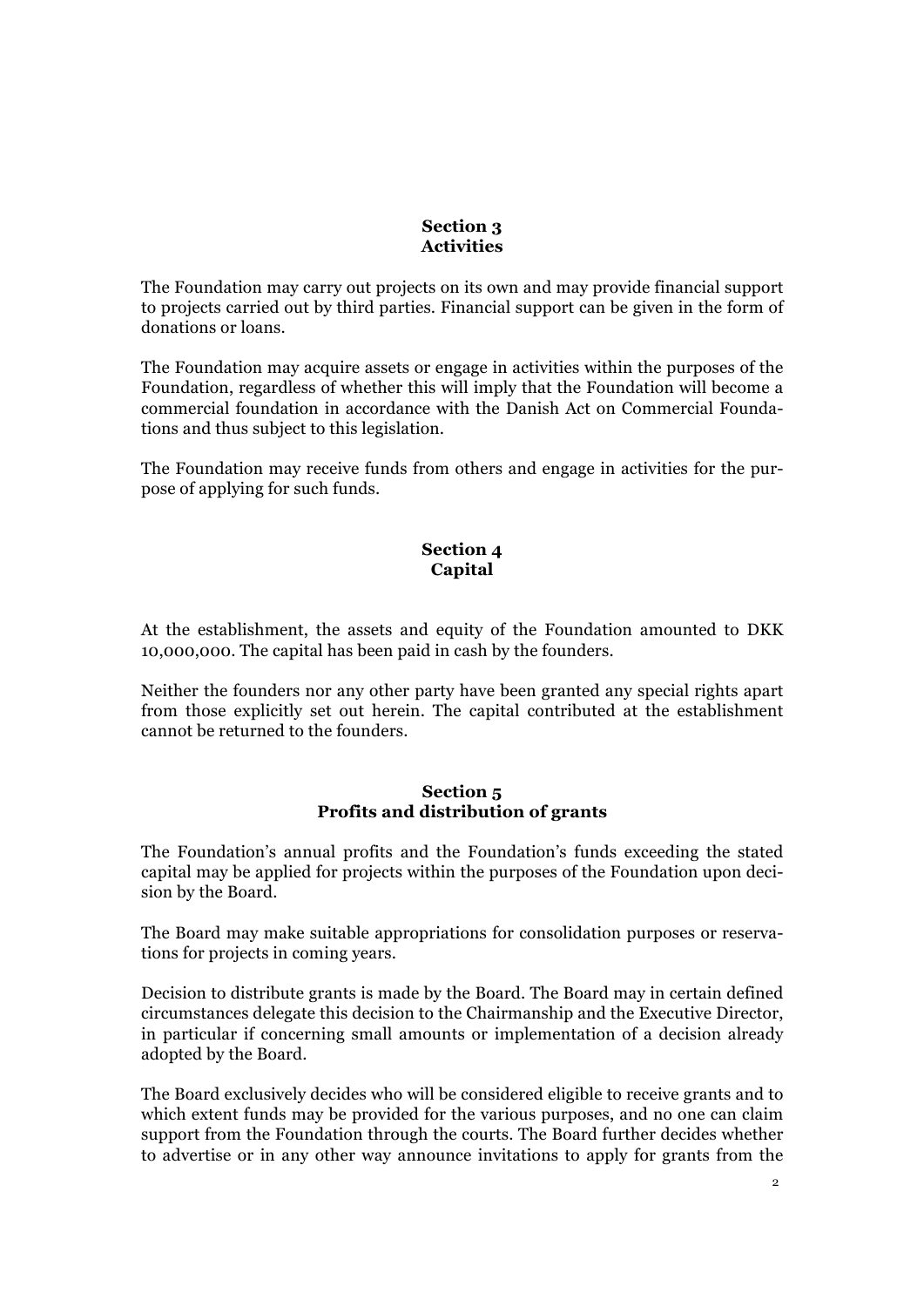Foundation, and the Board determines the time of the distribution of grants in each individual case.

#### **Section 6 Asset management**

The Foundation's funds shall be placed in accordance with the statutory rules on the placement of funds of foundations, including the Danish executive order on placement of funds.

The Foundation may further apply its stated capital for investments in assets supporting the overall purposes of the Foundation, including through direct ownership of assets (for example land); as capital contributions to companies; or through loans to third parties.

## **Section 7 The Board**

The Foundation is managed by a Board consisting of five to seven members.

VILLUM FONDEN is entitled to appoint up to two members, who will be designated Board members no. one and no. two. To the extent possible, one of these members shall be a descendant of the founder of VILLUM FONDEN, civil engineer Villum Kann Rasmussen. VILLUM FONDEN may obtain proposals for candidates from the Board of the Foundation.

The Board is self-perpetuating to the effect that the Board itself finds new members to replace the other three to five members, should one of these members wish to resign.

The Foundation's first Board consists of:

- 1. Connie Hedegaard, Chair
- 2. Astrid Kann-Rasmussen
- 3. Anthony Leiserowitz
- 4. Tim Jackson
- 5. Johan Rockström.

Decisions on the election or re-election of Board members designated as Board members nos. three to seven require a majority with no more than one member vot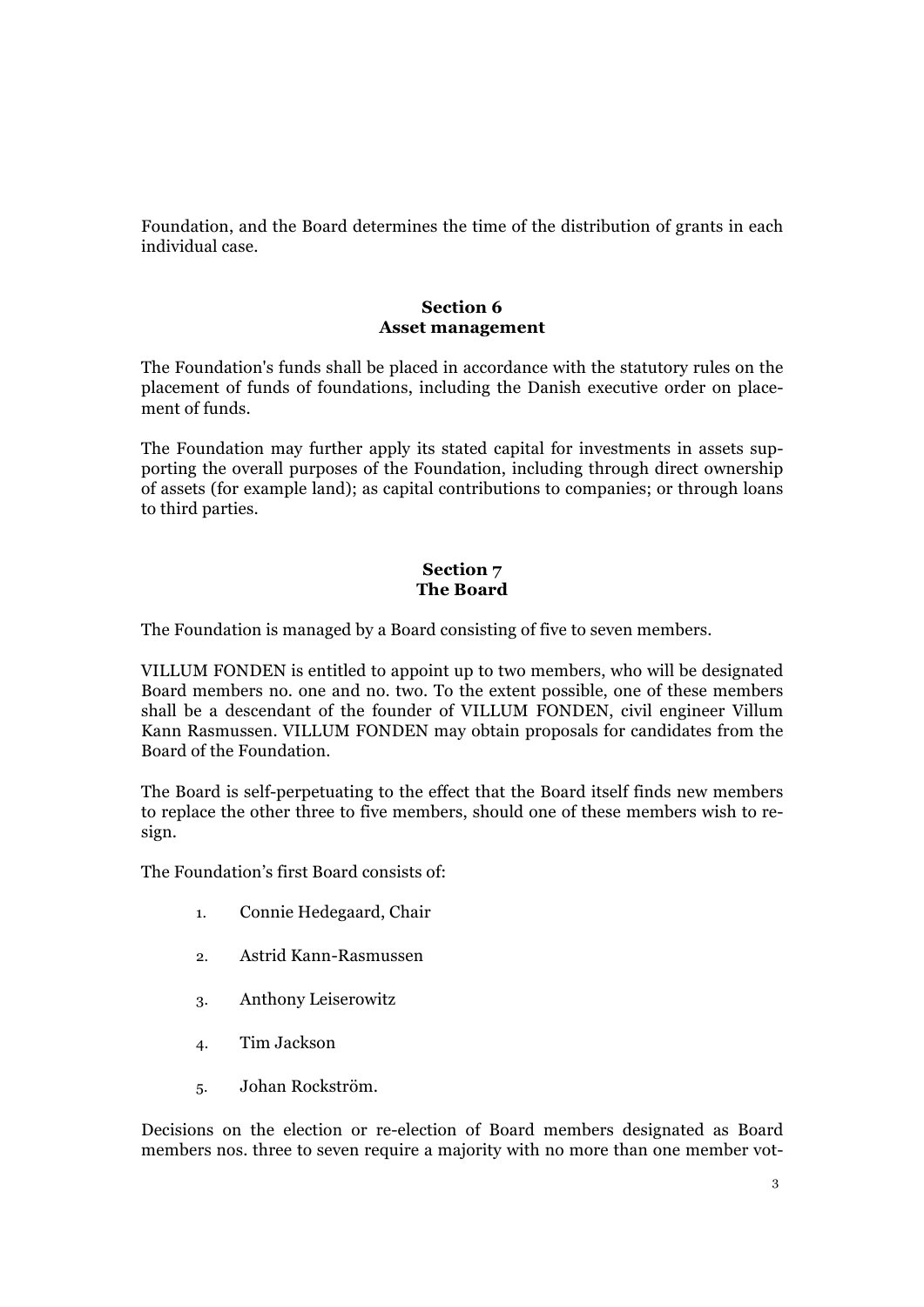ing against the proposal. However, the Board must endeavour to elect Board members unanimously. All Board members participate in the voting process, including those appointed by VILLUM FONDEN, however, a resigning member cannot participate in the vote when he or she is to be replaced.

Board members are appointed or elected for a term of three years at a time. Appointment, election and re-election usually take place in connection with the annual meeting of the Foundation, at which meeting the annual accounts are considered. If a vacancy arises during a term of office, the appointment and election may, however, take place at the next board meeting. Re-election is possible, however, not more than twice. Appointment, election or re-election is not possible if the member has reached the age of 75 years.

The Board members must be legally competent, reputable, reliable and mature as well as fulfill the statutory requirements for serving as a Board member. In connection with the election of members to the Board, efforts must also be made to ensure that the Board members together possess the qualifications desired for the performance of the overall purposes of the Foundation, and that such qualifications include professional insight and a relevant international network within the fields of environment, climate, nature, sustainability, resilience, finance, communication, political processes, processes of changes, etc.

Efforts must be made to ensure continuity in the work of the Board in order to ensure that not all members resign at the same time. The first term of office for Board members no. one and no. two referred to above will thus be four years, whereas it will be two years for Board members no. five, no. six and no. seven.

It is the intention that the Board members receive reasonable remuneration in accordance with Danish legislation on foundations, and, to the extent possible, at the same level as comparable foundations in Denmark and abroad. The Foundation further reimburses the costs used for travel and accommodation incurred by the Board members in connection with the performance of their duties in accordance with guidelines determined by the Board.

The founders elect the first Chair. Hereafter, the Board elects its Chair and Vice-Chair among its members after each new election to the Board.

The Board forms a quorum when at least half of its members participate. The Board makes decisions by a simple majority of votes, unless a higher majority is required. In case of a parity of votes, the Chair has the casting vote.

The Board adopts rules of procedure that govern the Board's activities and includes a provision that there must be no conflicts of interest.

The Board may employ a secretariat, including an Executive Director.